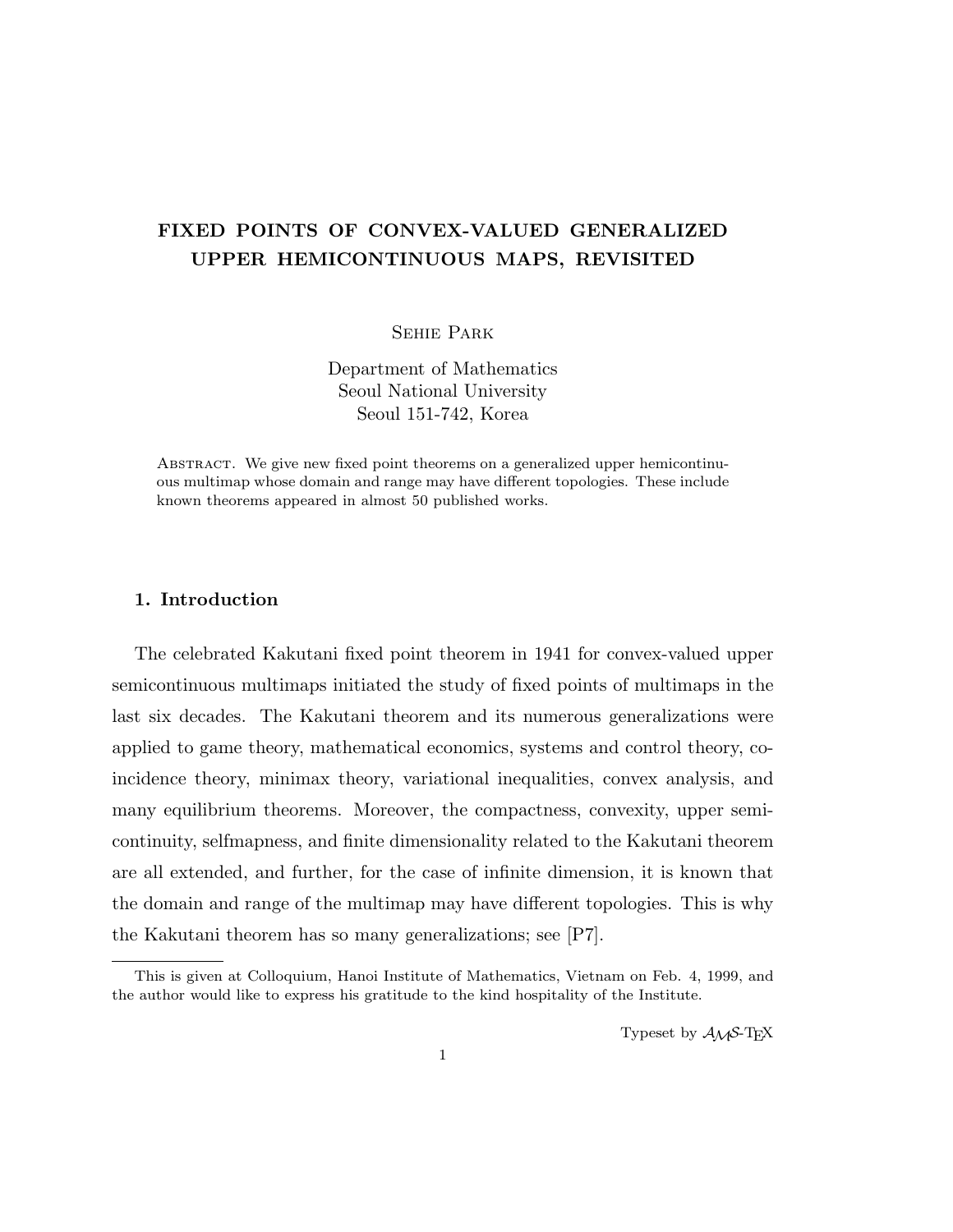In our previous works [P5,6], we unified, improved, and generalized a lot of fixed point theorems on Kakutani maps or acyclic maps defined on convex subsets of topological vector spaces. One of the main fixed point theorems in [P6] is concerned with convex-valued generalized upper hemicontinuous maps whose domains and ranges may have different topologies. After the author published the paper [P6], he became aware that there still appear a number of results of this kind of generalization.

In the present paper, we obtain some refined and generalized versions of main theorems in [P5,6] with slightly different proofs. We also show that some old or recent results of others are consequences of ours. Our results contain known theorems of Sehgal and Singh [SS], Roux and Singh [RS], Kim and Tan [KT], Ding and Tan [DT], Yuan, Smith, and Lou [YSL], and many others.

#### 2. Preliminaries

A convex space X is a nonempty convex set with any topology that induces the Euclidean topology on the convex hulls of its finite subsets. A nonempty subset L of a convex space X is called a *c-compact set* if for each finite set  $S \subset X$  there is a compact convex set  $L_S \subset X$  such that  $L \cup S \subset L_S$ . Let  $[x, L]$  denote the closed convex hull of  $\{x\} \cup L$  in X, where  $x \in X$ .

Let E be a Hausdorff topological vector space  $(t.v.s.)$  and  $E^*$  its topological dual. A multimap or set-valued map (simply, map)  $F: X \to 2^E \setminus \{\emptyset\}$  is said to be upper hemicontinuous (u.h.c.) if for each  $h \in E^*$  and for any real  $\alpha$ , the set  ${x \in X : \text{sup} \, \text{Re} \, h(Fx) < \alpha}$  is open in X.

Let  $cc(E)$  denote the set of nonempty closed convex subsets of E and  $kc(E)$ the set of nonempty compact convex subsets of  $E$ . Bd, Int, and  $\overline{\phantom{a}}$  denote the boundary, interior, and closure, resp., with respect to E.

Let  $X \subset E$  and  $x \in E$ . The *inward* and *outward sets* of X at x,  $I_X(x)$  and  $O_X(x)$ , are defined as follows:

$$
I_X(x) = x + \bigcup_{r>0} r(X - x), \quad O_X(x) = x + \bigcup_{r<0} r(X - x).
$$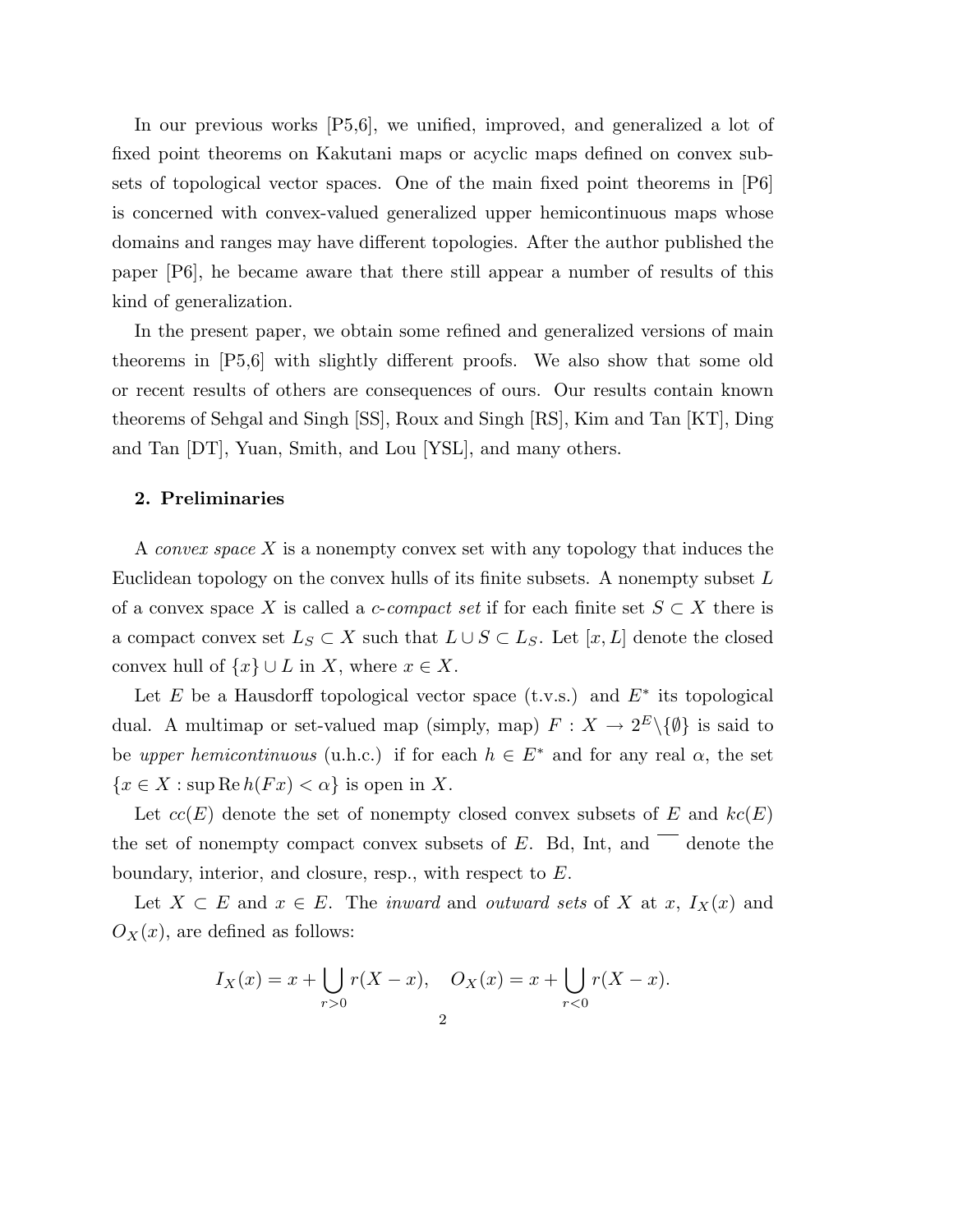For  $p \in {\text{Re } h : h \in E^*}$  and  $U, V \subset E$ , let

$$
d_p(U, V) = \inf\{|p(u - v)| \ : \ u \in U, \ v \in V\}.
$$

Recall that a real function  $g: X \to \mathbb{R}$  on a topological space X is lower [resp. upper] semicontinuous (l.s.c.) [resp. u.s.c.] if  $\{x \in X : gx > r\}$  [resp.  ${x \in X : gx < r}$  is open for each  $r \in \mathbb{R}$ . If X is a convex set, then g is quasiconcave [resp. quasiconvex] if  $\{x \in X : gx > r\}$  [resp.  $\{x \in X : gx < r\}$ ] is convex for each  $r \in \mathbb{R}$ .

In this paper all topological spaces are assumed to be Hausdorff.

We use the following form of the existence theorem of maximizable quasiconcave functions on convex spaces due to Park and Bae [PB].

**Theorem 0.** Let X be a convex space and  $\hat{X}$  the set of all u.s.c. quasiconcave real functions on X. Suppose that

- (0.1) for each  $x \in X$ , Sx is a nonempty convex subset of  $\hat{X}$ ;
- (0.2) for each  $g \in \hat{X}$ ,  $S^{-1}g$  is compactly open in X; and
- (0.3) there exists a c-compact set  $L \subset X$  and a nonempty compact set  $K \subset X$ such that for every  $x \in X \backslash K$  and  $q \in Sx$ ,  $qx < \max q[x, L]$ .

Then there exist an  $\overline{x} \in K$  and  $a \in S\overline{x}$  such that  $q\overline{x} = \max q(X)$ .

### 3. Main results

We begin with the following generalization of  $[P5, Corollary 3.1]$ :

**Theorem 1.** Let X be a convex space, L a c-compact subset of X, K a nonempty compact subset of X, E a t.v.s. containing X as a subset, and  $F: X \to 2^E \setminus \{\emptyset\}.$ Suppose that, for each  $p \in {\text{Re } h : h \in E^*}$ ,

- $(1.0)$  p|x is continuous on X;
- (1.1)  $X_p = \{x \in X : \sup p(Fx) \geq p(x)\}\$ is compactly closed in X;
- (1.2)  $x \in K$  and  $p(x) = \max p(X)$  implies  $x \in X_p$ ; and
- (1.3)  $x \in X \backslash K$  and  $p(x) = \max p[x, L]$  implies  $x \in X_p$ .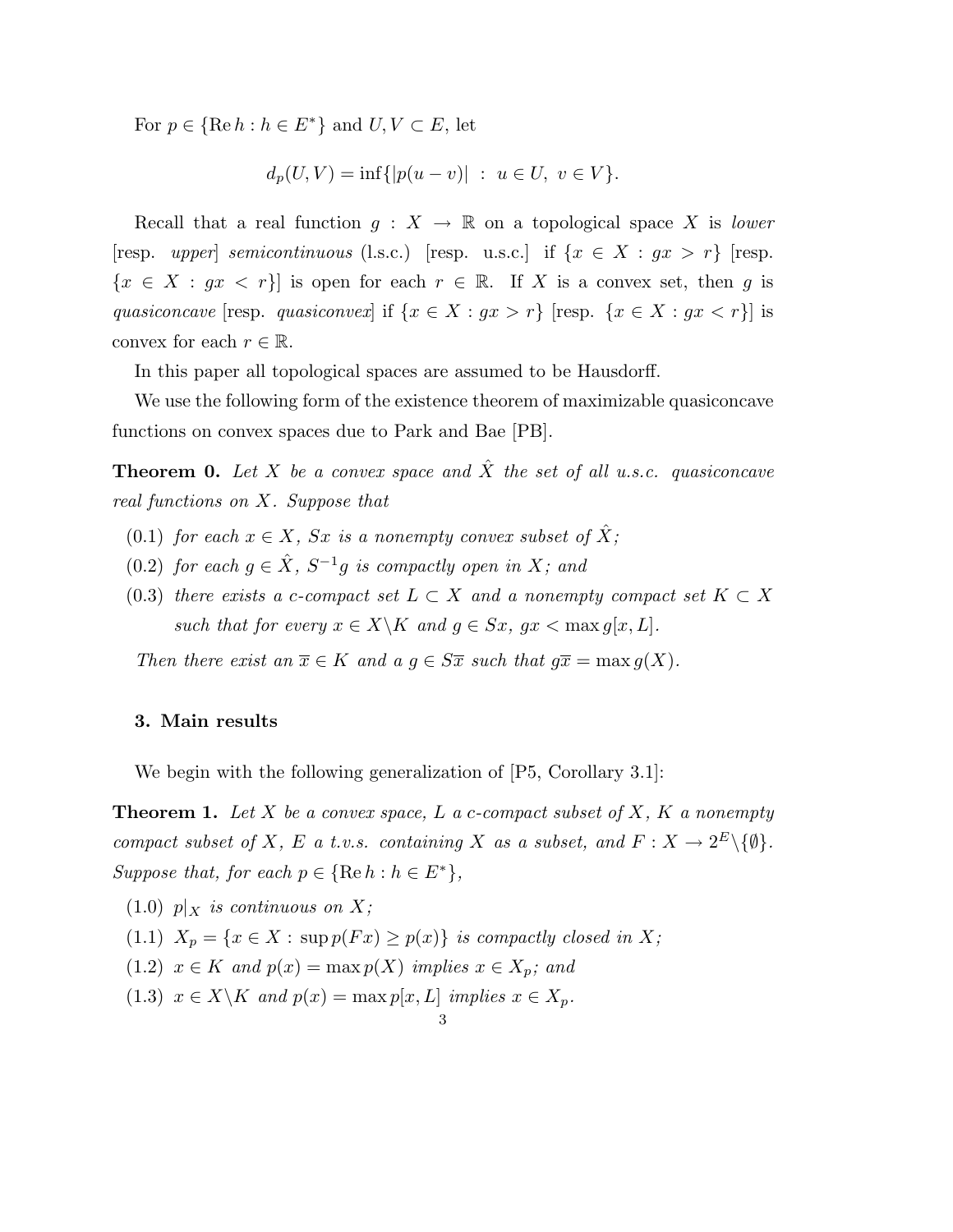Then there exists an  $x \in$  $\bigcap \{X_p : p \in \{\text{Re } h : h \in E^*\}\}.$ 

*Proof.* Note that  ${(\text{Re } h)|_X : h \in E^*} \subset \hat{X}$  by (1.0). For each  $x \in X$ , define

$$
Sx = \{p|_X : p \in \{\text{Re } h : h \in E^*\}\text{ and } \sup p(Fx) < p(x)\}.
$$

Then Sx is a convex subset of  $\hat{X}$ . Suppose that  $Sx \neq \emptyset$  for each  $x \in X$ ; that is, for each  $x \in X$ , there exists a  $p \in {\{ \text{Re } h : h \in E^* \}}$  such that  $x \notin X_p$ . Note that, for each  $g \in \hat{X}$ ,

$$
S^{-1}g = \{x \in X : \sup p(Fx) < p(x)\} = X \setminus X_p
$$

if  $g = p|_X$  for some  $p \in {\text{Re } h : h \in E^*}$  and

$$
S^{-1}g = \emptyset \quad \text{if} \quad g \notin \{ (\text{Re } h)|_X : h \in E^* \}.
$$

Then  $S^{-1}g$  is compactly open in X for each  $g \in \hat{X}$  by (1.1). Therefore, (0.1) and (0.2) are satisfied. Further, (1.3) implies (0.3). In fact, for every  $x \in X\backslash K$  and  $p \in {\text{Re } h : h \in E^* }$  satisfying sup  $p(Fx) < p(x)$ , we have  $x \notin X_p$ . Therefore,  $p(x) < \max p[x, L]$  by (1.3). Now, by applying Theorem 0, there exist an  $\overline{x} \in K$ and an  $h \in E^*$  such that  $p = \text{Re } h$ ,  $p|_X \in S\overline{x}$  and  $p(\overline{x}) = \max p(X)$ . Note that  $p|_X \in S\overline{x}$  implies  $\overline{x} \notin X_p$ . This contradicts (1.2).

Remarks. 1. As we noted in [P6], in Theorem 1, we do not require any concrete connection between topologies of  $X$  and  $E$  except

(1.0)  $(\text{Re } h)|_X \in \hat{X}$  (that is,  $(\text{Re } h)|_X$  is continuous on X) for all  $h \in E^*$ .

In order to assure the continuity of  $(Re h)|_X$  for all  $h \in E^*$ , it is sufficient to assume that

 $(i)$  as a convex space, X has any topology finer than the relative weak topology with respect to  $E$ , and

(ii)  $E$  has any topology finer than its weak topology.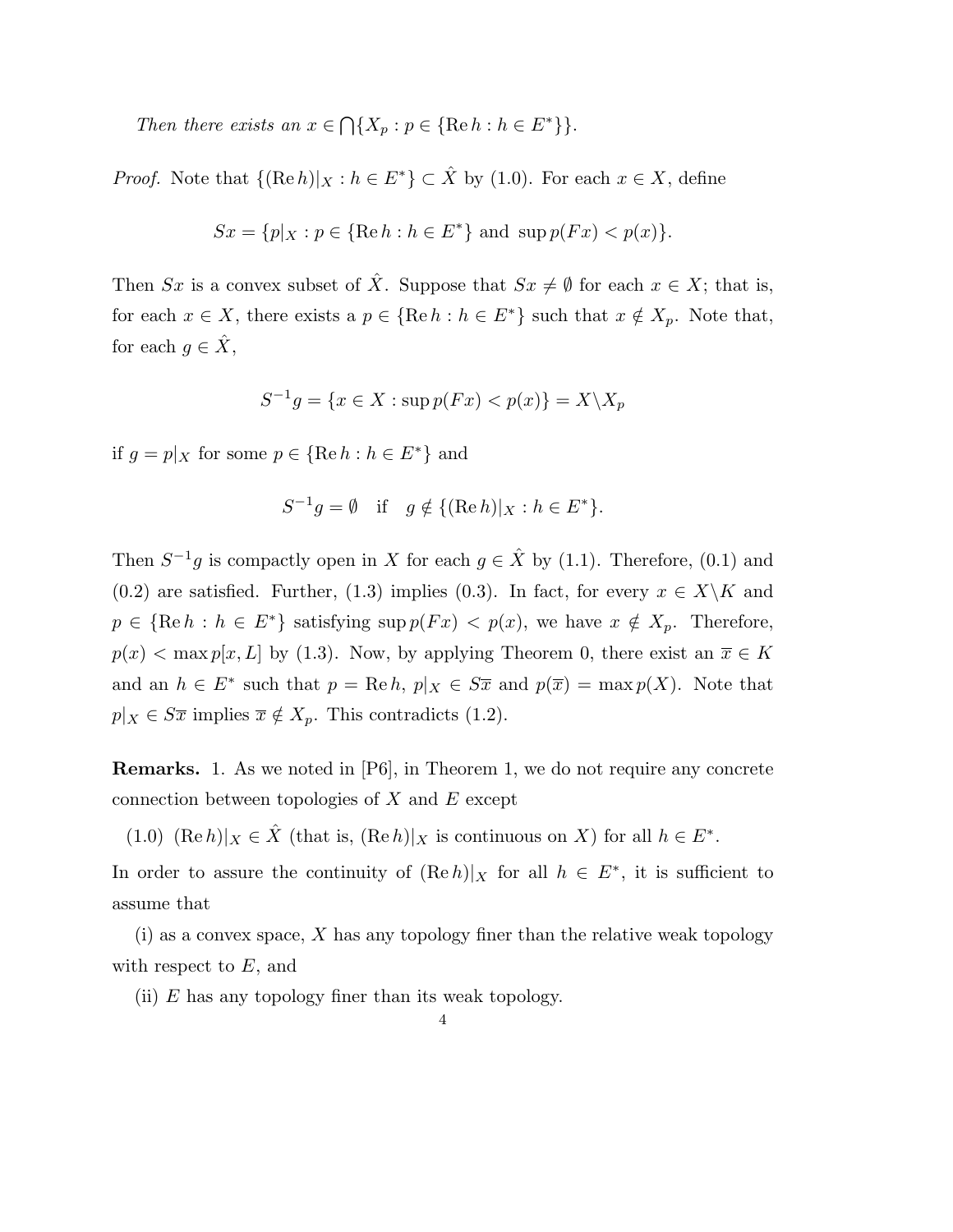This is why there have appeared fixed point theorems on maps whose domains and ranges have different topologies.

2. If F is u.h.c. on each nonempty compact subset C of X, then F satisfies the "continuity" condition (1.1) for all  $p \in \{ \text{Re } h : h \in E^* \}$ , but not conversely; see [P5]. Any map F satisfying  $(1.1)$  can be said to be *generalized u.h.c.* 

3. The "boundary" condition (1.2) is equivalent to the following:

 $(1.2)'$   $x \in K$  and  $p(x) = \max p(\overline{I}_X(x))$  implies  $x \in X_p$ .

In fact,  $p(x) = \max p(X)$  is equivalent to  $p(x) = \max p(\overline{I}_X(x)).$ 

Let X be a nonempty convex subset of a vector space E. Following Fan  $[F]$ , the algebraic boundary  $\delta_E(X)$  of X in E is the set of all  $x \in X$  for which there exists  $y \in E$  such that  $x + ry \notin X$  for all  $r > 0$ . If E is a t.v.s., the topological boundary Bd  $X = Bd_E X$  of X is the complement of  $\text{Int}_E X$  in  $\overline{X}$ . It is known that  $\delta_E(X) \subset \text{Bd } X$  and in general  $\delta_E(X) \neq \text{Bd } X$ ; see [YSL].

Moreover, the "boundary" condition  $(1.2)'$  is equivalent to the following:

 $(1.2)''$   $x \in K \cap \delta_E(X)$  and  $p(x) = \max p(\overline{I}_X(x))$  implies  $x \in X_p$ .

In fact, if  $x \in K \backslash \delta_E(X)$  and  $p(x) = \max p(\overline{I}_X(x))$ , then for any  $y \in E$ , there exists an  $r > 0$  such that  $x + ry \in X$  and hence  $p(x) \ge p(x + ry)$ , which readily implies  $p(y) \leq 0$  or  $p = 0$ . This contradicts the arbitrariness of p. Therefore, (1.2) is trivially satisfied.

4. The "coercivity" or "compactness" condition (1.3) is equivalent to the following:

 $(1.3)'$   $x \in X \backslash K$  and  $p(x) = \max p(\overline{I}_L(x))$  implies  $x \in X_p$ . In fact,  $p(x) = \max p[x, L]$  is equivalent to  $p(x) = \max p(I_L(x))$ . Note that if X itself is compact (that is, if  $X = K$ ), then  $(1.3)'$  holds trivially.

From Theorem 1, we have the following basic fixed point theorem: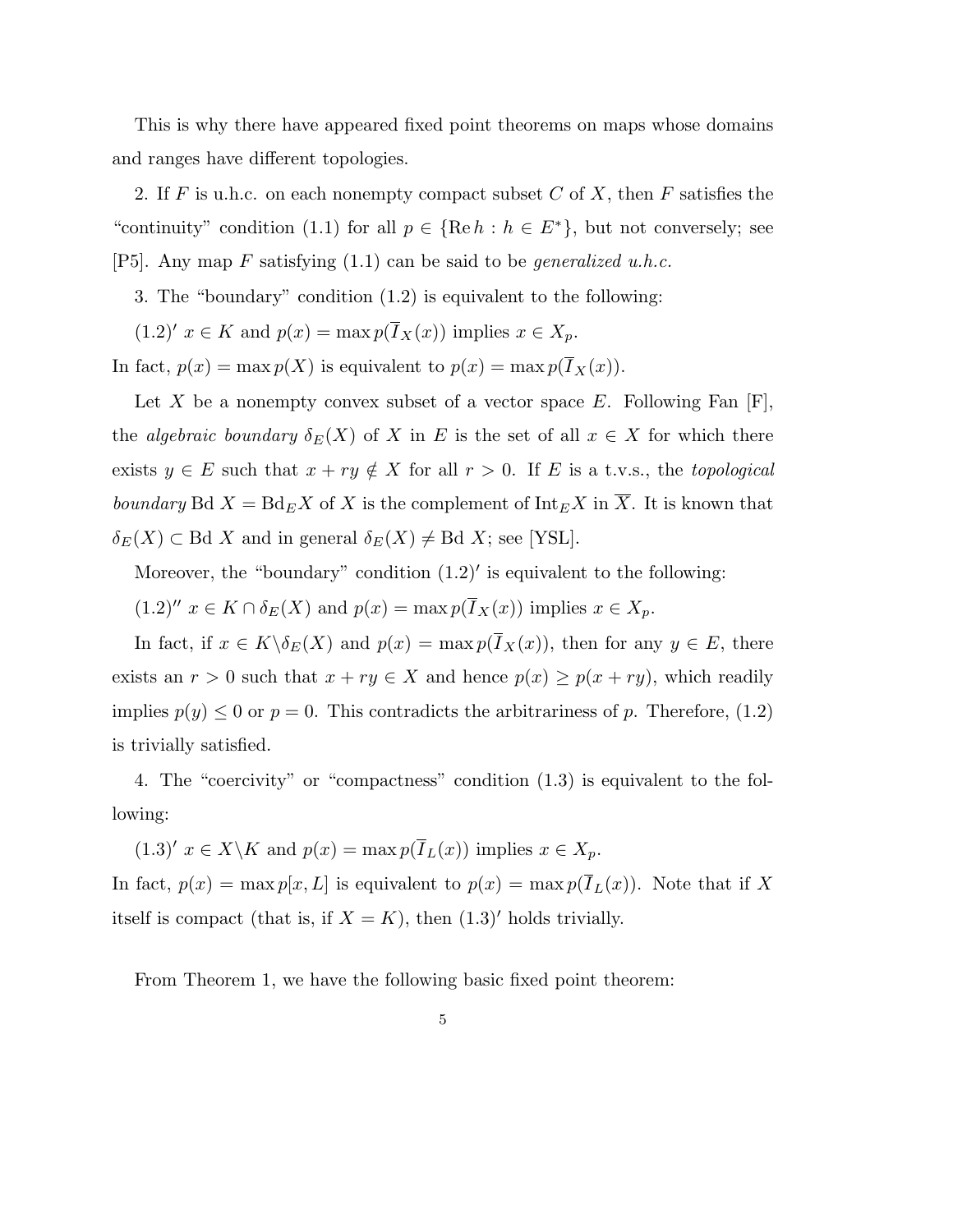**Theorem 2.** Under the hypothesis of Theorem 1, further suppose that either

- (A)  $E^*$  separates points of E and  $F: X \to kc(E)$ ; or
- (B) E is locally convex and  $F: X \to cc(E)$ .

Then there exists an  $x \in X$  such that  $x \in Fx$ .

*Proof.* By Theorem 1, there exists an  $x \in$  $\bigcap \{X_p : p \in \{\text{Re } h : h \in E^*\}\}\.$  Suppose that  $x \notin F_x$ . Then under the assumptions (A) or (B), the standard separation theorems on a t.v.s. assure the existence of a  $p \in \{ \text{Re } h : h \in E^* \}$  satisfying inf  $p(Fx) > p(x)$ ; that is,  $x \notin X_p$ , which is a contradiction.

Remarks. 1. Using the method in [P5], we can reformulate Theorem 2 to a coincidence theorem and an existence theorem for critical points or zeros of multimaps.

2. Note that  $x \in Fx$  if and only if  $x \in$  $\bigcap \{X_p : p \in \{\text{Re } h : h \in E^*\}\}\.$  This is a useful information on the location of a fixed point.

From Theorem 2, we obtain the following more visualizable geometric form of a fixed point and surjectivity theorem, which generalizes [P5, Theorem 6] and refines [P6, Theorem 2]:

**Theorem 3.** Let X be a convex space, L a c-compact subset of X, K a nonempty compact subset of  $X$ ,  $E$  a t.v.s. containing  $X$  as a subset, and  $F$  a map satisfying either

- (A)  $E^*$  separates points of E and  $F: X \to kc(E)$ , or
- (B) E is locally convex and  $F: X \to cc(E)$ .
- (I) Suppose that for each  $p \in \{ \text{Re } h : h \in E^* \},$ 
	- $(1.0)$  p|x is continuous on X;
	- (3.1)  $X_p = \{x \in X : \inf p(Fx) \leq p(x)\}\$ is compactly closed in X;
	- (3.2)  $d_p(Fx, \overline{I}_X(x)) = 0$  for every  $x \in K \cap \delta_E(X)$ ; and
	- (3.3)  $d_p(Fx, \overline{I}_L(x)) = 0$  for every  $x \in X \backslash K$ .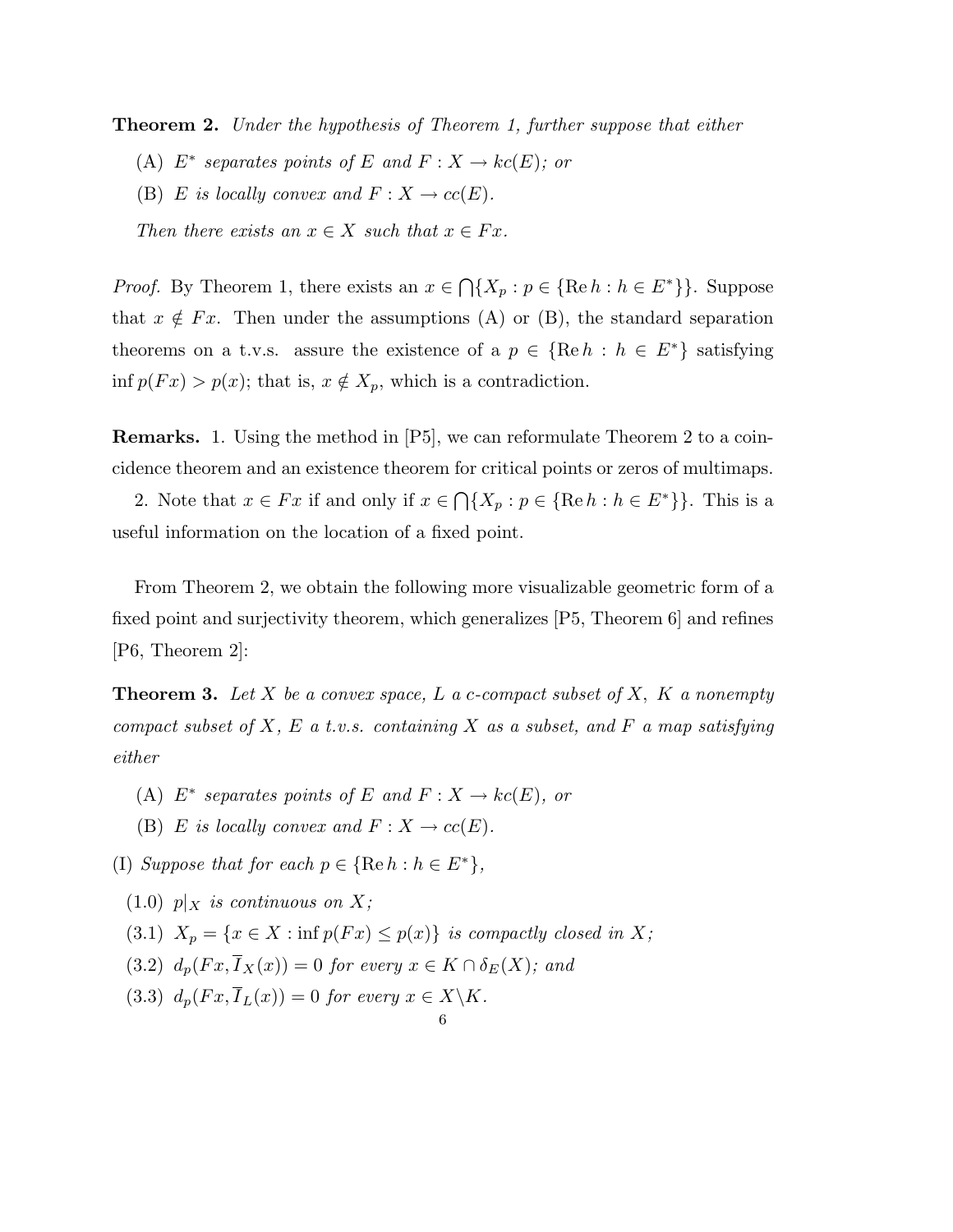Then there exists an  $x \in X$  such that  $x \in Fx$ .

- (II) Suppose that for each  $p \in \{ \text{Re } h : h \in E^* \},$ 
	- $(1.0)$   $p|_X$  is continuous on X;
- $(3.1)'$   $X_p = \{x \in X : \sup p(Fx) \geq p(x)\}\$ is compactly closed in X;
- $(3.2)'$   $d_p(Fx, \overline{O}_X(x)) = 0$  for every  $x \in K \cap \delta_E(X)$ ; and
- $(3.3)'$   $d_p(Fx, \overline{O}_L(x)) = 0$  for every  $x \in X\backslash K$ .

Then there exists an  $x \in X$  such that  $x \in Fx$ . Further, if F is u.h.c., then  $F(X) \supset X$ .

*Proof.* In order to use Theorem 2, we first show that  $(3.2) \implies (1.2)$ . Let  $x \in$  $K \cap \delta_E(X)$  such that  $p(x) = \max p(X)$ . Suppose that  $\inf p(Fx) > p(x)$ . Then for any  $v \in Fx$ ,  $u \in X$ ,  $z = x + r(u - x) \in I_X(x)$ , and  $r > 0$ , we have

$$
|p(v - z)| = p(v - x) + rp(x - u) \ge p(v - x) = p(v) - p(x)
$$

and hence

$$
d_p(Fx, \overline{I}_X(x)) = d_p(Fx, I_X(x)) \ge \inf p(Fx) - p(x) > 0.
$$

This contradicts (3.2). Therefore, we should have  $\inf p(Fx) \leq p(x)$  or  $x \in X_p$ . Hence,  $(1.2)$ <sup>"</sup> holds.

Similarly, we can show that  $(3.3) \Longrightarrow (1.3)$ . Note that " $(3.1)$  holds for all p" is equivalent to " $(1.1) = (3.1)'$  holds for all p". Therefore, all of the requirements of Theorem 2 are satisfied. Now by Theorem 2, Case (I) follows.

For (II) consider  $2x-Fx$  instead of  $Fx$  in (I) as in [P5], we can conclude that F has a fixed point. For the surjectivity result, let  $y \in X$ . Consider  $x \mapsto Fx + x - y$ instead of Fx and [y, L] instead of L in Case (II). Then there exists an  $x \in X$  such that  $x \in Fx + x - y$ ; that is,  $y \in Fx$ . This completes our proof.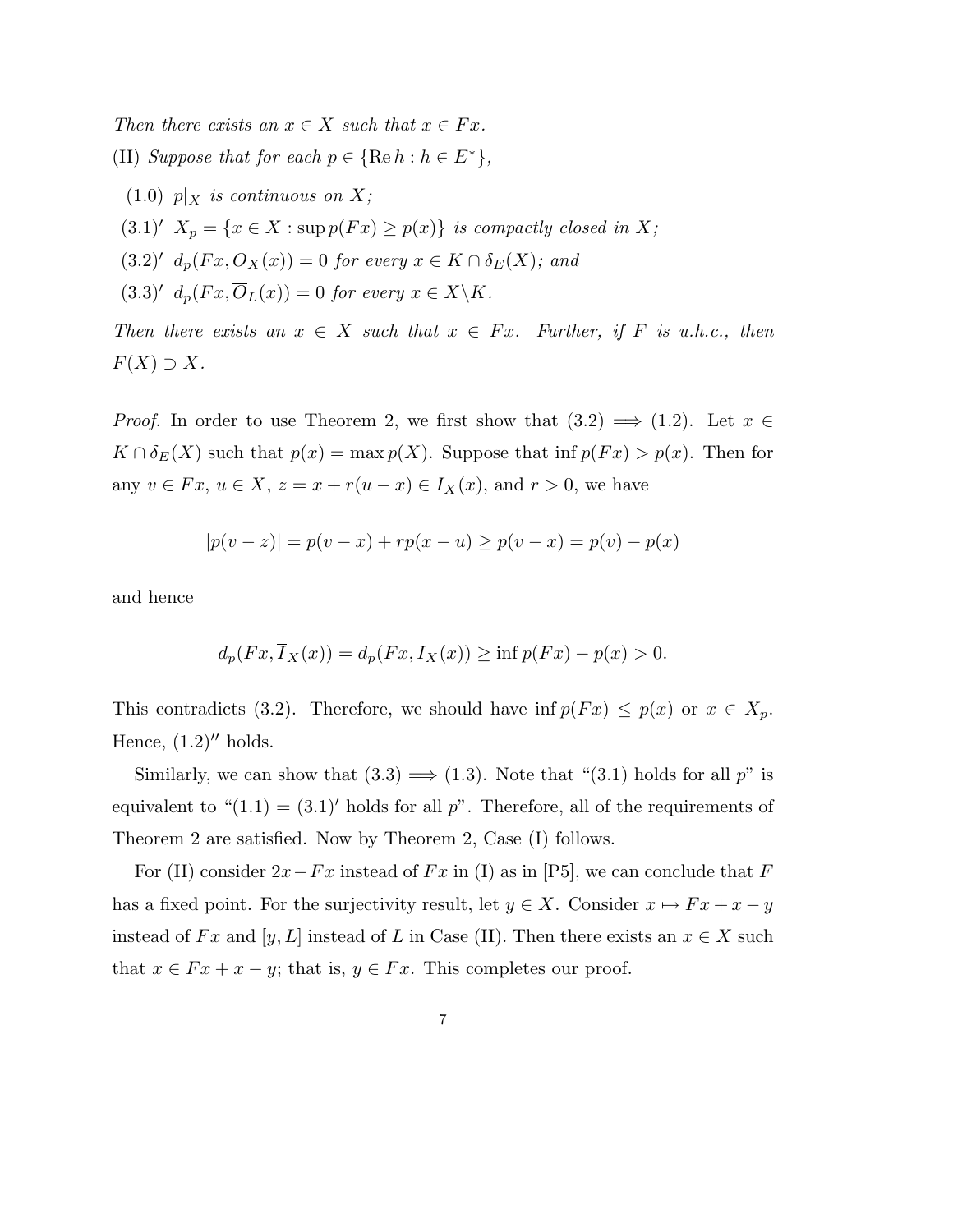**Remarks.** 1.  $(3.1)$  and  $(3.1)'$  are actually the same.

2. Note that the map  $x \mapsto F x + x - y$  in the proof of Case (II) is u.h.c.

3. Note that if K is a weakly compact convex subset of a t.v.s.  $(E, \tau)$  on which  $E^*$  separates points, then a continuous map  $f : (K, \tau) \to (K, \tau)$  may have no fixed point. See Kakutani [K, Theorem 1]. In this case,  $K_p = \{x \in K : p(fx) \leq p(x)\}\$ in Theorem 3(I) may not be closed for some  $p \in \{ \text{Re } h : h \in E^* \}.$ 

We give some of the simplest examples of Theorem 3.

**Examples.** 1. [P2, Example 1]: Let  $X = K = [0, 1]$  in  $E = \mathbb{R}$ ,  $fx = x$  for  $x \in$  $X\setminus(1/3, 2/3)$ , and  $fx = 1$  for  $x \in (1/3, 2/3)$ . Then the set  $\{x \in X : p(x) \le p(fx)\}\$ is closed for all  $p \in E^*$ . Note that  $f: X \to X$  is not continuous, but has a fixed point by Theorem 3(I).

2. [P2, Example 2]: Let  $X = K = [0, 1]$  and  $E = \mathbb{R}$ . For a given  $c \in (0, 1)$ , let  $f: X \to X$  be a function such that  $fx > x$  for  $x < c$  and  $fx < x$  for  $x > c$ . Then c is the only fixed point of f if and only if the set  $\{x \in X : p(x) \leq p(fx)\}\$ is closed for all  $p \in E^*$ .

3. Let  $X = (0, 1], K = L = [1/2, 1], E = \mathbb{R}, \text{ and } f : X \to X$  be given by  $fx = (x+1)/2$ . Then  $\{x \in X : p(x) \leq p(fx)\}\$ is closed for all  $p \in E^*$ . Note that

$$
fx = \frac{x+1}{2} \in \overline{I}_L(x) = [x, \infty) \quad \text{for all} \quad x \in (0, \frac{1}{2}) = X \backslash K.
$$

Therefore, Theorem 3(I) works.

#### 4. Particular results

(1) A particular form of Theorem 3 for the real case is given as [P5, Theorem 6], which unifies, improves, and generalizes historically well-known fixed point theorems published in nearly 40 papers; see the diagram in [P5, p.205].

Now we add some more known consequences of Theorem 3 as follows: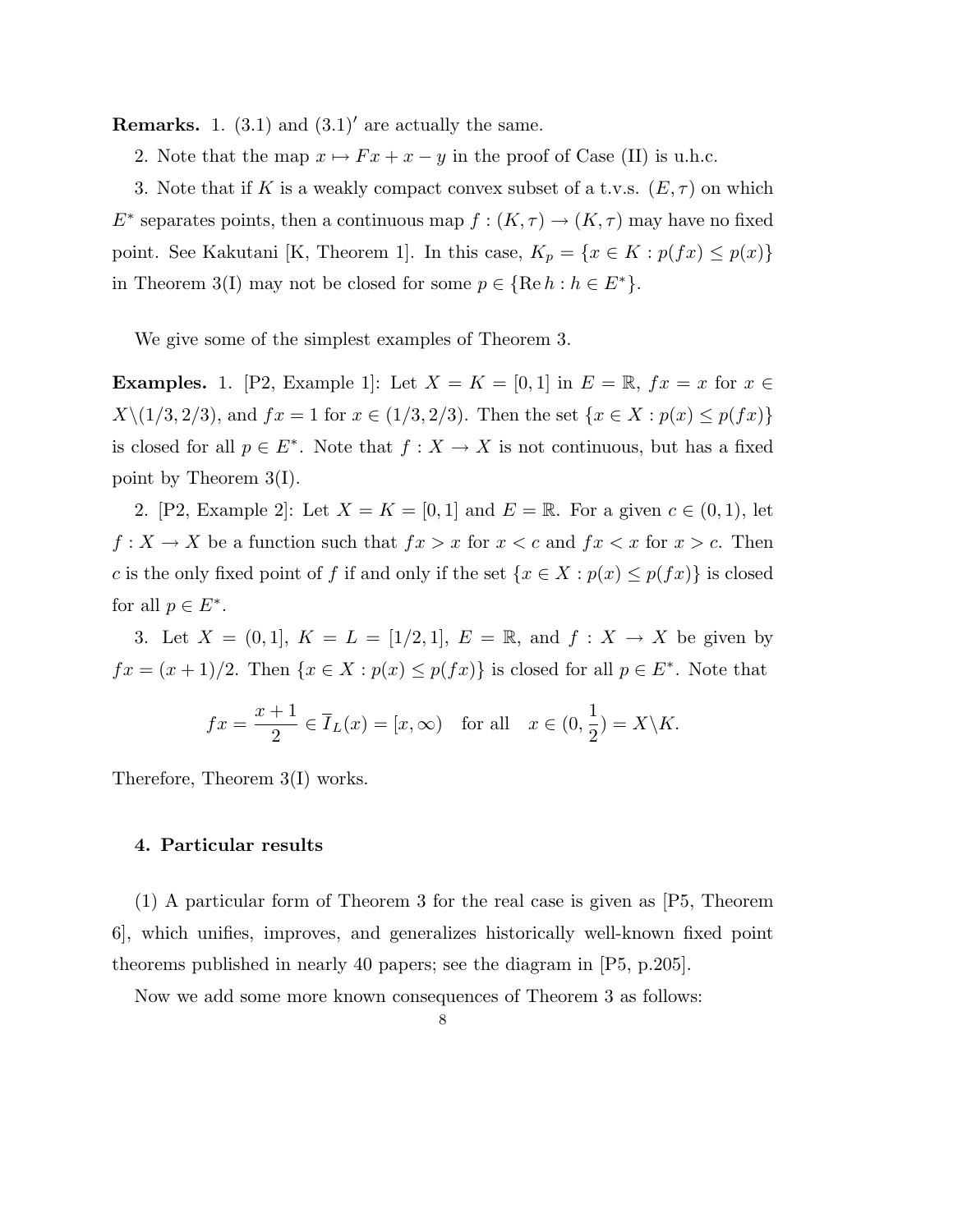(2) Knaster, Kuratowski, and Mazurkiewicz [KKM, p.136]: If  $f: B^n \to \mathbb{R}^n$  is a continuous map such that f maps  $S^{n-1} = \text{Bd} B^n$  back into  $B^n$ , then f has a fixed point.

This is the origin of the so-called Rothe boundary condition.

(3) Sehgal and Singh  $[SS, Corollary 2]$ : Let K be a convex and weakly compact subset of a real locally convex t.v.s.  $E$  and  $f: K \to E$  a strongly continuous map such that  $f(Bd K) \subset K$ . Then f has a fixed point.

Note that  $f$  satisfies  $(3.1)$ .

(4) Deimling  $[D, p.93]$ : Let X be a nonempty closed bounded convex subset of a reflexive Banach space E, and  $f: X \to X$  a weakly sequentially continuous map. Then  $f$  has a fixed point.

Equip  $E$  with the weak topology.

(5) Arino, Gautier, and Penot [AGP, Theorem 1]: Let X be a nonempty weakly compact convex subset of a metrizable locally convex t.v.s. E, and  $f: X \to X$  a weakly sequentially continuous. Then f has a fixed point.

Note that  $f$  is weakly continuous.

(6) Roux and Singh [RS, Theorem 5]: Let  $(E, \tau)$  be a t.v.s. on which  $E^*$ separates points, w the weak topology of E, K a nonempty  $\tau$ -compact convex subset of E, and  $f : (K, \tau) \to (E, w)$  a continuous inward map. Then f has a fixed point.

Here, inward means  $fx \in I_K(x)$  for all  $x \in K$ .

(7) Roux and Singh [RS, Theorem 6]: Let  $(E, \tau)$  be a t.v.s. on which  $E^*$ separates points,  $w$  the weak topology of  $E$ ,  $K$  a nonempty  $w$ -compact convex subset of E, and  $f : (K, w) \to (E, \tau)$  a continuous inward map. Then f has a fixed point.

This contains some results in Sehgal, Singh, and Whitfield [SSW].

(8) Park [P2, Theorem]: Let X be a nonempty compact convex subset of a t.v.s. E on which  $E^*$  separates points, and  $f: X \to E$  a weakly inward [outward] map such that

$$
\{x \in X : \operatorname{Re} h(x) < \operatorname{Re} h(fx)\}\
$$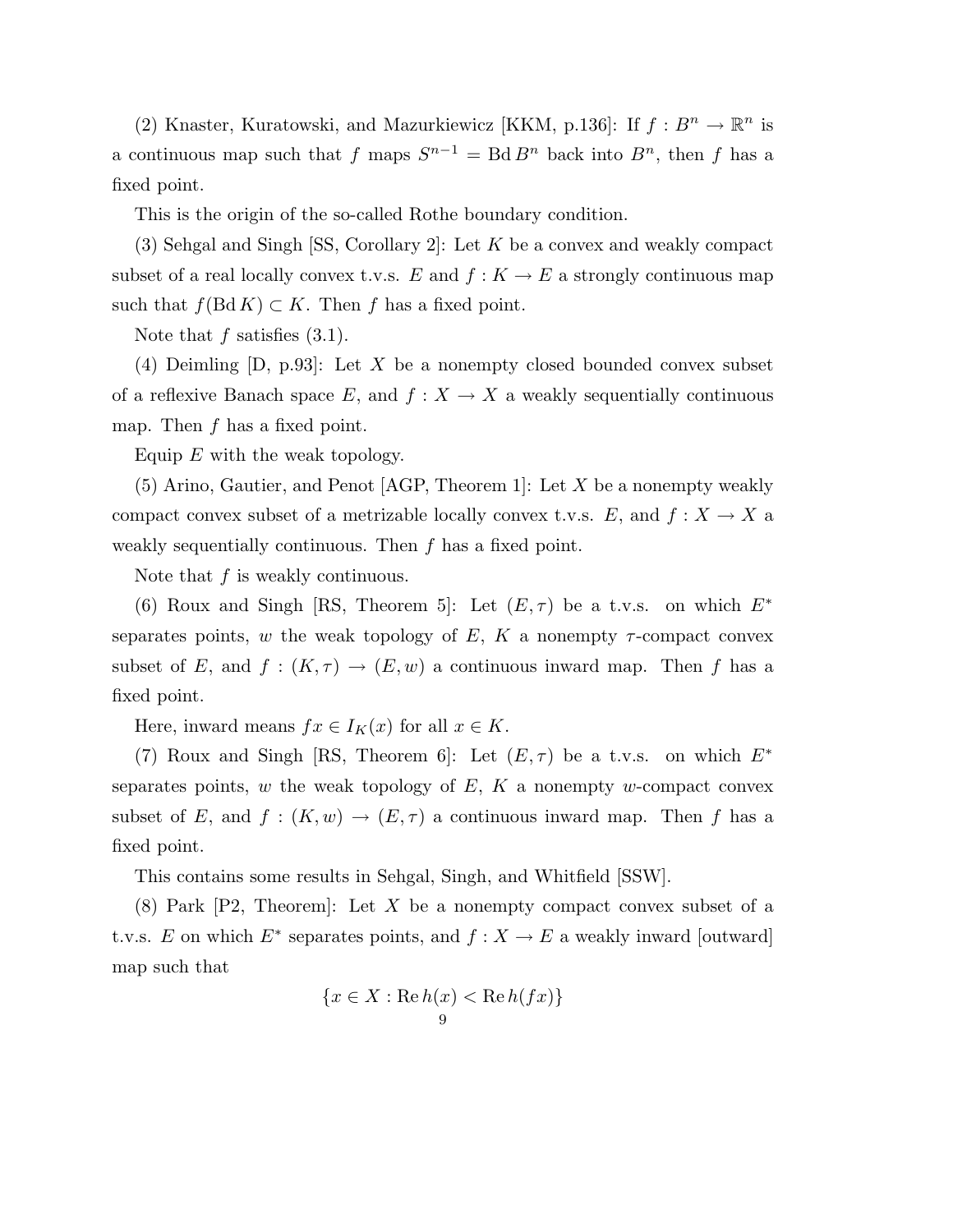is open for all  $h \in E^*$ . Then f has a fixed point.

Here, weakly inward means  $fx \in \overline{I}_X(x)$  for all  $x \in X$ .

(9) Kim and Tan [KT, Theorem 2]: Let X be a nonempty paracompact bounded convex subset of a locally convex t.v.s.  $E, K$  a nonempty compact subset of  $X$ , and  $F: X \to cc(E)$  an u.h.c. map satisfying the following:

- (a) for each  $x \in X$ ,  $Fx \cap \overline{I}_X(x) \neq \emptyset$ ; and
- (b) for each  $x \in X \backslash K$ ,  $y \in X$  and  $h \in E^*$ , if  $\text{Re } h(y) > \inf \text{Re } h(Fy)$ , then  $\text{Re } h(y) \leq \text{Re } h(x)$ .

Then there exists an  $\hat{x} \in X$  such that  $\hat{x} \in F\hat{x}$ .

Choose a point  $y \in X$  and let  $L = \{y\}$ . If we replace (b) by

(b)' for each  $x \in X \backslash K$  and  $h \in E^*$ , Re  $h(x) < \inf \operatorname{Re} h(Fx)$  implies  $\operatorname{Re} h(y) >$  $\operatorname{Re} h(x)$ .

Then  $(b)'$  implies  $(1.3)$ , which is equivalent to  $(3.3)$ . See Jiang [J]. Therefore, in this case, the result follows from Theorem 3(B) for Case (I).

Actually, Kim and Tan based their argument on [KT, Corollary 2], which is quite different from our results.

 $(10)$  Kim and Tan KT, Theorem 4. Let X be a nonempty convex subset of a normed vector space E, K a nonempty compact subset of X, and  $F: X \to cc(E)$ an u.h.c. map satisfying (a) and (b) in (9). Then there exists an  $\hat{x} \in X$  such that  $\hat{x} \in F\hat{x}$ .

In this result, if we replace (b) by  $(b)'$ , then it also follows from Theorem  $3(B)$ for Case (I). Further, note that in a normed vector space E, for any  $A, B \in cc(E)$ ,  $d(A, B) = 0$  if and only if  $d_p(A, B) = 0$  for all  $p \in \{\text{Re } h : h \in E^*\},$  where d denotes the induced metric. See Jiang [J].

(11) Ding and Tan  $[DT2, Corollary 3]$ : Let X be a nonempty convex subset of a normed vector space E, and  $G: X \to kc(E)$  continuous on each nonempty compact subset  $C$  of  $X$ . Suppose that there exist a nonempty compact convex subset  $L$  of  $X$  and a nonempty compact subset  $K$  of  $X$  such that

- (i) for each  $y \in K$ ,  $Gy \cap \overline{I}_X(y) \neq \emptyset$  [resp.  $Gy \cap \overline{O}_X(y) \neq \emptyset$ ];
- (ii) for each  $y \in X \backslash K$ ,  $Gy \cap \overline{I}_L(y) \neq \emptyset$  [resp.  $Gy \cap \overline{O}_L(y) \neq \emptyset$ ].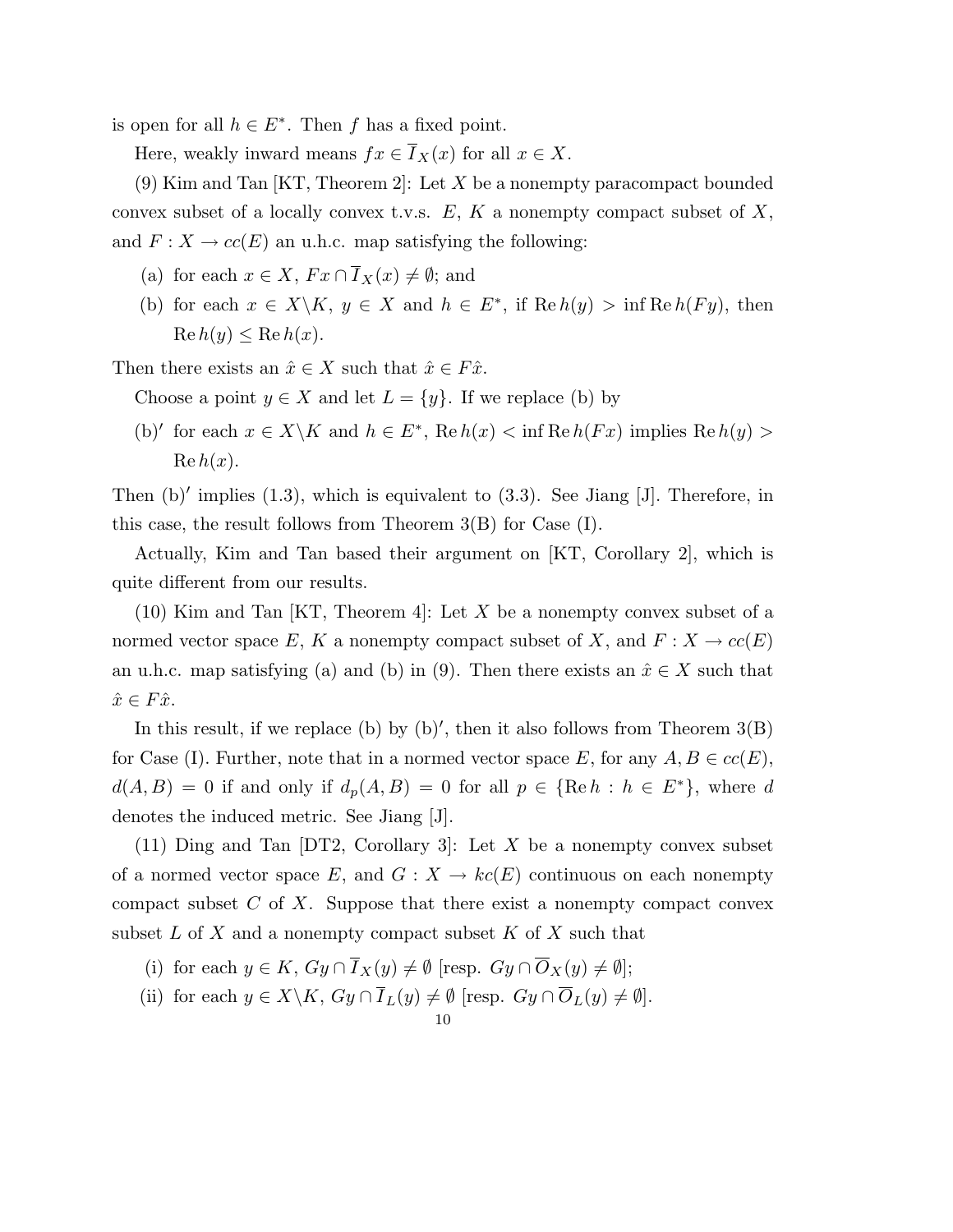Then G has a fixed point.

This result contains Browder [Br, Corollaries 2 and  $2'$ ] and Shih and Tan [ST, Corollary 1].

(12) Yuan, Smith, and Lou [YSL]: Using Theorem 0 due to Park and Bae [PB], they proved some coincidence theorems for u.h.c. multimaps in t.v.s., and, as applications, coincidence theorems and several matching theorems for closed coverings of convex sets were derived.

Most of results in [YSL] are consequences or slight variations of earlier works of Park [P3-6]. Interested readers may compare these results. Especially, Theorems 3, 3' and Corollaries 4, 4', 6,  $6'$  in [YSL] are consequences of Theorem 3 of this paper.

Final Remark. The major particular forms of Theorem 3 can be adequately summarized by the following enlarged version of the diagrams given in [P1,4,5]. For the references which are not appeared in the end of this paper, see [P5,7].

In the diagram, the class I stands for that of Euclidean spaces, II for normed vector spaces, III for locally convex Hausdorff topological vector spaces, and IV for topological vector spaces having sufficiently many linear functionals. Moreover, f stands for single-valued maps and  $F$  for set-valued maps; and  $K$  stands for a nonempty compact convex subset of a space  $E$ , and  $X$  for a nonempty convex subset of E satisfying certain coercivity conditions with respect to  $F: X \to 2^E$ with certain boundary conditions.

In fact, Theorem 3 contains all of the fixed point theorems in the diagram. Note that, in the diagram, Bohl's theorem [Bo] in 1904 was well-known to be equivalent to Brouwer's theorem in 1912.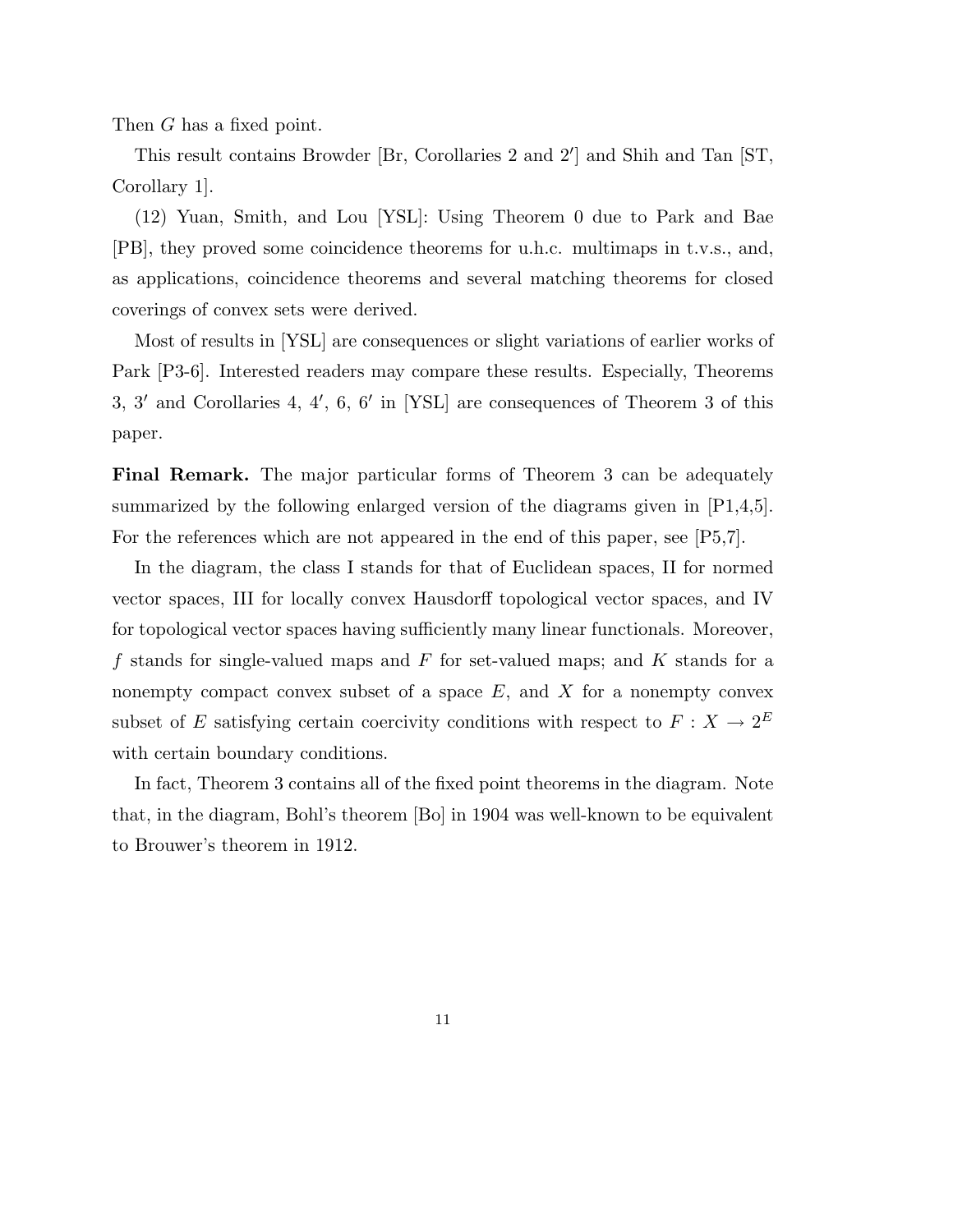| $E\,$     | $f: K \longrightarrow K$ |            | $F:K\longrightarrow 2^K$ |            |  |
|-----------|--------------------------|------------|--------------------------|------------|--|
| I         | <b>Brouwer</b>           | 1912       | Kakutani                 | 1941       |  |
| $\rm II$  | Schauder                 | 1927, 1930 | Bohnenblust              |            |  |
|           |                          |            | and Karlin               | 1950       |  |
| IШ        | Tychonoff                | 1935       | Fan                      | 1952       |  |
|           |                          |            | Glicksberg               | 1952       |  |
| IV        | Fan                      | 1964       | Granas and Liu           | 1986       |  |
|           | $f: K \longrightarrow E$ |            | $F:K\longrightarrow 2^E$ |            |  |
| Ι         | Bohl                     | 1904       |                          |            |  |
|           | Knaster, Kuratowski      |            |                          |            |  |
|           | and Mazurkiewicz         | 1929       |                          |            |  |
| $\rm II$  | Rothe                    | 1938       |                          |            |  |
|           | Halpern                  | 1965       | <b>Browder</b>           | 1968       |  |
|           | Fan                      | 1969       | Fan                      | 1969       |  |
|           | Reich                    | 1972       | Glebov                   | 1969       |  |
|           | Sehgal and Singh         | 1983       | Halpern                  | 1970       |  |
| $\rm III$ |                          |            | Cellina                  | 1970       |  |
|           |                          |            | Reich                    | 1972, 1978 |  |
|           |                          |            | Cornet                   | 1975       |  |
|           |                          |            | Lasry and Robert         | 1975       |  |
|           |                          |            | <b>Simons</b>            | 1986       |  |
|           | Halpern and Bergman      | 1968       | Granas and Liu           | 1986       |  |
| IV        | Kaczynski                | 1983       | Park                     | 1988, 1991 |  |
|           | Roux and Singh           | 1989       |                          |            |  |
|           | Sehgal, Singh            |            |                          |            |  |
|           | and Whitfield            | 1990       |                          |            |  |
|           |                          |            | $F:X\longrightarrow 2^E$ |            |  |
| $\rm II$  |                          |            | Ding and Tan             | 1992       |  |
|           |                          |            | Fan                      | 1984       |  |
| IП        |                          |            | Shih and Tan             | 1987, 1988 |  |
|           |                          |            | Jiang                    | 1988       |  |
| IV        |                          |            | Park                     | 1992, 1993 |  |
|           |                          |            | Yuan, Smith, and Lou     | 1998       |  |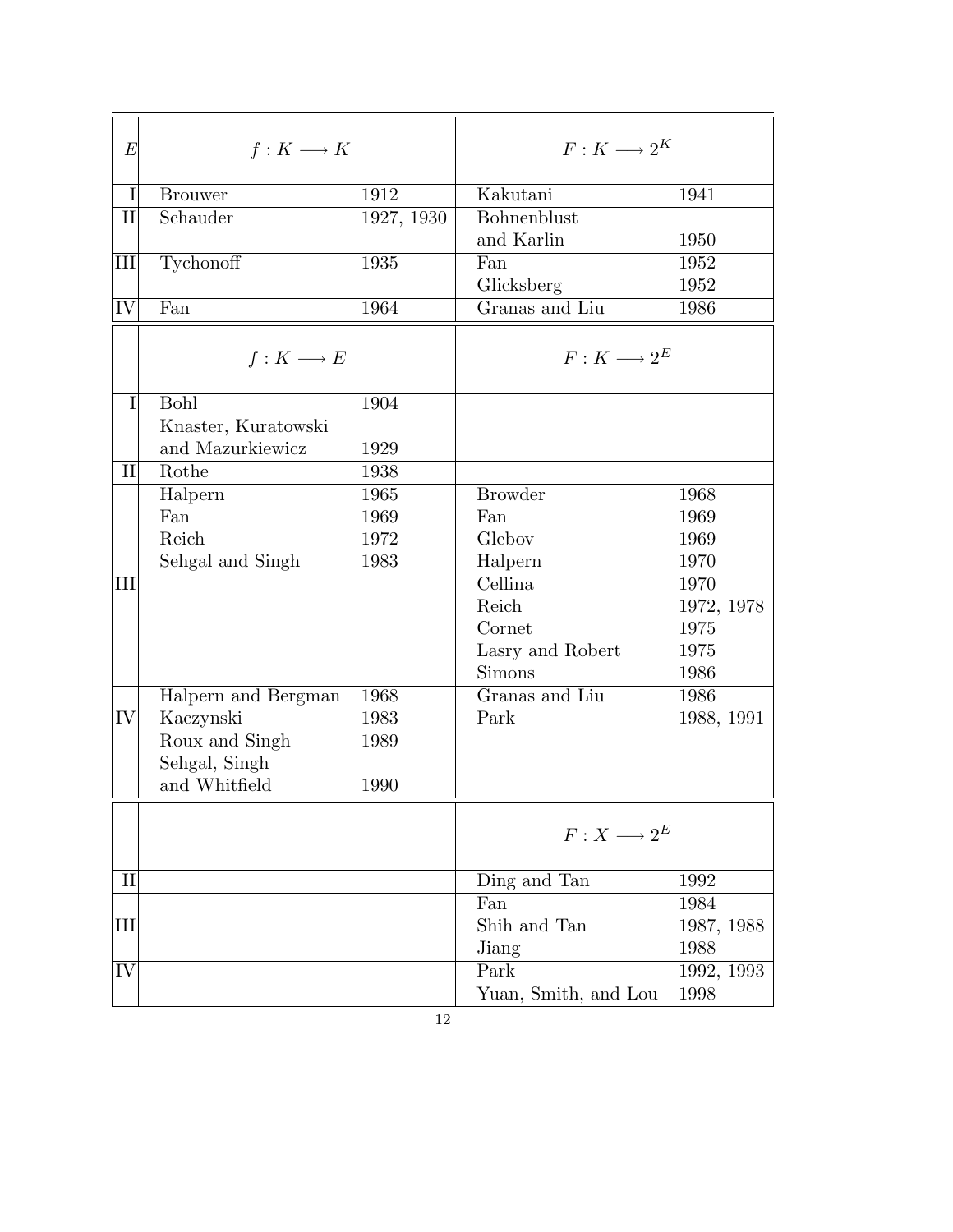#### **REFERENCES**

- [AGP] O. Arino, S. Gautier, and J.P. Penot, A fixed point theorem for sequentially continuous mappings with applications to ordinary differential equations, Funk. Ekv. 27 (1984), 273–279.
- [Bo] P. Bohl, Uber die Bewegung eines mechanischen Systems in der N¨ahe einer Gle- ¨ ichgewichtslage, J. Reine Angew. Math. 127 (1904), 179–276.
- [Br] F.E. Browder, On a sharpened form of the Schauder fixed point theorems, Proc. Nat. Acad. Sci. U.S.A. 74 (1977), 4749–4751.
- [D] K. Deimling, Nonlinear Functional Analysis, Springer-Verlag, Berlin, 1985.
- [DT1] X.P. Ding and K.-K. Tan, A set-valued generalization of Fan's best approximation theorem, Canadian J. Math. 44 (1992), 784–796.
- [DT2]  $\_\_\_\_\_$ , A minimax inequality with applications to existence of equilibrium point and fixed point theorems, Colloq. Math. 63 (1992), 233–247.
- [F] Ky Fan, Extentions of two fixed point theorems of F. E. Browder, Math. Z. 112 (1969), 234–240.
- [J] J. Jiang, Fixed point theorems for paracompact sets, Acta Math. Sinica 4 (1988), 64–71.
- [K] S. Kakutani, Topological properties of the unit sphere of a Hilbert space, Proc. Imp. Acad. Tokyo 19 (1943), 269–271.
- [KT] W.K. Kim and K.-K. Tan, A variational inequality in non-compact sets and its applications, Bull. Austral. Math. Soc. 46 (1992), 139–148.
- [KKM] B. Knaster, C. Kuratowski und S. Mazurkiewicz, Ein Beweis des Fixpunktsatzes für n-dimensionale Simplexe, Fund. Math. 14 (1929), 132–137.
- [P1] Sehie Park, Fixed point theorems on compact convex sets in topological vector spaces, Contemp. Math. Amer. Math. Soc. 72 (1988), 183–191.
- [P2] , A generalization of the Brouwer fixed point theorem, Bull. Korean Math. Soc. 28 (1991), 33–37.
- [P3] , Generalized matching theorems for closed coverings of convex sets, Numer. Funct. Anal. and Optimiz. 11 (1990), 101–110.
- [P4] , Some coincidence theorems on acyclic multifunctions and applications to KKM theory, Fixed Point Theory and Applications (K.-K. Tan, Ed.), World Scientific Publ., River Edge, NJ, 1992, pp.248–277.
- [P5] , Fixed point theory of multifunctions in topological vector spaces, J. Korean Math. Soc. 29 (1992), 191–208.
- [P6] , Fixed point theory of multifunctions in topological vector spaces, II, J. Korean Math. Soc., 30 (1993), 413–431.
- [P7] , Eighty years of the Brouwer fixed point theorem, Antipodal Points and Fixed Points (by J. Jaworowski, W.A. Kirk, and S. Park), Lect. Notes Ser. 28, RIM-GARC, Seoul Nat. Univ., 1995, pp. 55–97.
- [PB] Sehie Park and J.S. Bae, Existence of maximizable quasiconcave functions on convex spaces, J. Korean Math. Soc. 28 (1991), 285–292.
- [RS] D. Roux and S.P. Singh, On a best approximation theorem, Jñānābha 19 (1989), 1–9.
- [S] J. Schauder, Zur Theorie stetiger Abbildungen in Funktionalräumen, Math. Z. 26 (1927), 47–65.
- [SS] V.M. Sehgal and S.P. Singh, A variant of a fixed point theorem of Ky Fan, Indian J. Math. 25 (1983), 171–174.
- [SSW] V.M. Sehgal, S.P. Singh, and J.H.M. Whitfield, *KKM-maps and fixed point theorems*, Indian J. Math. 32 (1990), 289–296.